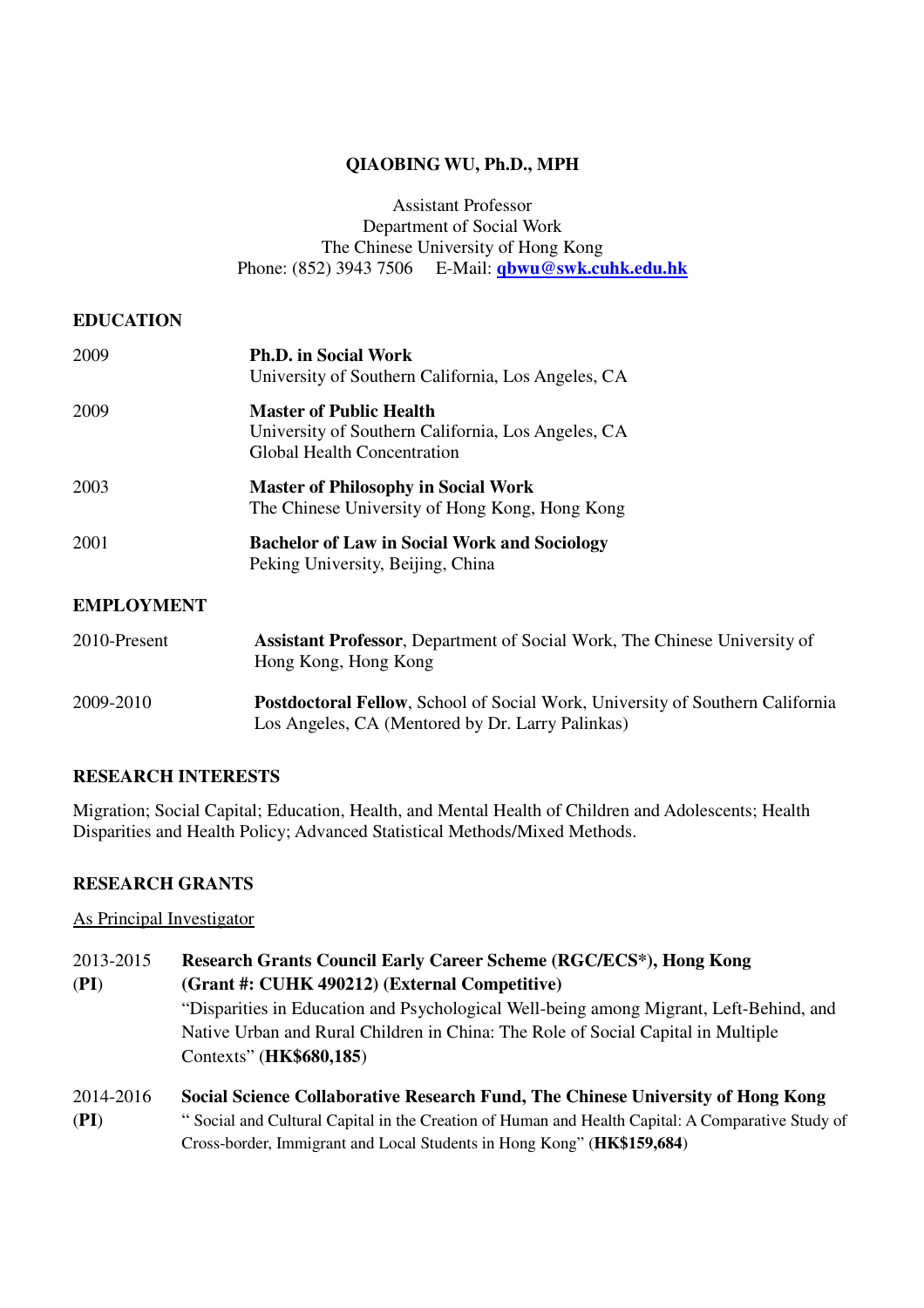## 2010-2012 **South China Program Research Grant, Hong Kong Institute of Asia-Pacific Studies**

(**PI**) "Effects of Social Capital on the Mental Health of Migrant, Left-Behind, and Returning Migrant Children in Southern China" (**HK\$130,000**)

## 2010-2011 **Direct Grant, The Chinese University of Hong Kong**

(**PI**) "Effects of Social Capital on Child Mental Health: A Comparison among Migrant, Left-Behind, and Returning Migrant Children in Shanghai and Anhui" (**HK\$52,800**)

# 2007-2008 **SBE Doctoral Dissertation Research Grant, National Science Foundation (NSF),** (**PI**) **United States (Grant #: SES-0728384) (External Competitive)**

 "Doctoral Dissertation Research: Development and Use of Social Capital in the Psychosocial Adjustment of Migrant Children" (**US\$7,500**)

## As Co-Principal Investigator

| 2014-2017 | <b>Government Matching Grant Scheme, University of Hong Kong</b>                          |
|-----------|-------------------------------------------------------------------------------------------|
| $(Co-PI)$ | "Living in Limbo—A Child Protection Project" (HK\$250,000) (PI: Lucy P. Jordan,           |
|           | University of Hong Kong)                                                                  |
| 2013      | Worldwide Universities Network Research Development Fund (External Competitive)           |
| $(Co-PI)$ | "Precarious Migrants, Access to Social Support and Well-being in Global Cities" (£10,000) |
|           | (PI: Geoffrey De Verteuil, University of Southampton, United Kingdom)                     |
| 2006-2007 | <b>Shanghai Social Science Research Fund, China (External Competitive)</b>                |
| $(Co-PI)$ | "Risk and Resilience in the Mental Health of Migrant Children in Shanghai" (RMB150,000)   |

## **PEER-REVIEWED JOURNAL ARTICLES (IF = 5-year Impact Factor)**

## Since Joining CUHK

1. **Wu, Q.**, Lu, D., & Kang, M. (In press). Social capital and the mental health of children in rural China with different experiences of parental migration. *Social Science and Medicine*. (Online first in 2014) (**SSCI, IF=3.568**)

(PI: Xuesong He, East China University of Science and Technology, Shanghai, China**)** 

- 2. **Wu, Q.** (In press). Effects of social capital in multiple contexts on the psychosocial adjustment of Chinese migrant children. *Youth and Society*. (Online first in 2014) (**SSCI, IF=1.681)**
- 3. **Wu, Q.**, Tsang, B., & Ming, H. (2014). Social capital, family support, resilience and educational outcomes of Chinese migrant children. *British Journal of Social Work*, *44(3),* 636-656. (**SSCI, IF=1.484**)
- 4. Liu, K., **Wu, Q.**, & Liu, J. (2014). Examining the association between social health insurance participation and patients' out-of-pocket payments in China: The role of institutional arrangement. *Social Science & Medicine, 113,* 95-103. (**SSCI, IF=3.568**)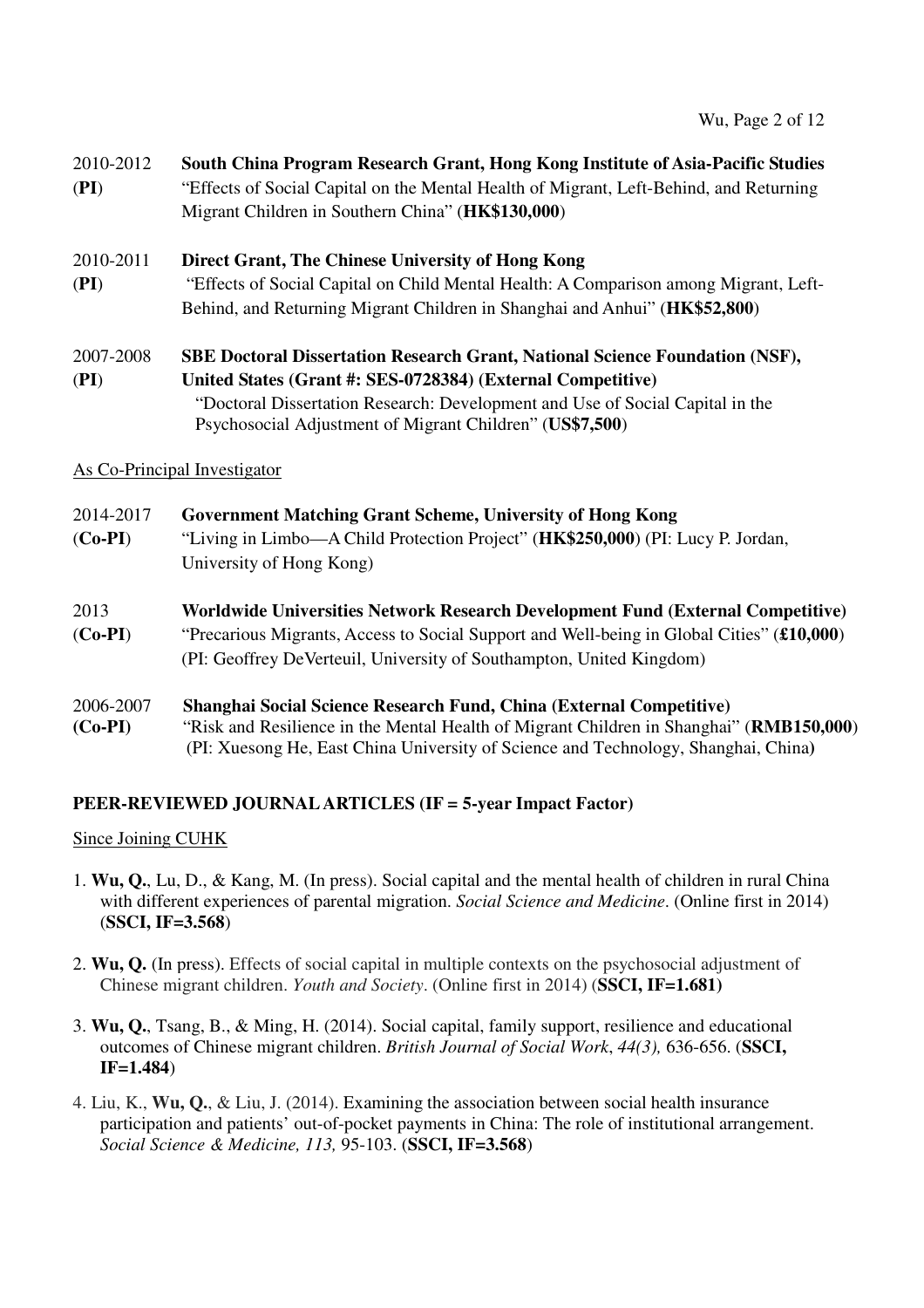- 5. **Wu, Q.** & Chow, C. C. (2013). Social service utilization, sense of community, family functioning and the mental health of new immigrant women in Hong Kong. *International Journal of Environmental Research and Public Health, 10(5),* 1735-1746. (**SSCI, IF=1.993**)
- 6. **Wu, Q.**, Tsang, B., & Ming, H. (2012). Contributions of family and neighborhood factors to the mental health of migrant children in China: Implications for policy and services. *International Journal of Adolescence and Youth*, *17(2-3),* 113-129.
- 7. **Wu, Q.,** Palinkas, L. A., & He, X. (2011). Social capital in promoting the psychosocial adjustment of Chinese migrant children: Interaction across contexts. *Journal of Community Psychology, 39(4),* 421- 442. (**SSCI, IF=1.488**)
- 8. **Wu, Q.** (2011). Social capital theory and youth research. *The Journal of Youth Research, 165,* 12-17.
- 9. Palinkas, L. A., Holloway, I. W., Rice, E., Fuentes, D., **Wu, Q.**, & Chamberlain, P. (2011). Social networks and implementation of evidence-based practices in public youth-serving systems: A mixed methods study. *Implementation Science*, *6,* 113-123. (**SSCI, IF=4.098**)
- 10. Xie, B., Chou, C., Spruijt-Metz, D., Reynolds, K., Palmer, P., **Wu, Q.**, Gallaher, P., & Johnson, C. A. (2011). Longitudinal analysis of weight perception and psychological factors in Chinese adolescents. *American Journal of Health Behavior, 35(1),* 92-104. (**SSCI, IF=1.690**)
- 11. **Wu, Q.,** Palinkas, L. A., & He, X. (2010). An ecological examination of social capital effects on the academic achievement of Chinese migrant children. *British Journal of Social Work, 40(8),* 2578-2597. (**SSCI, IF=1.484**)
- 12. **Wu, Q.**, Xie, B., Chou, C., Palmer, H. P., Gallaher, P., & Johnson, C. A. (2010). Understanding the effect of social capital on the depression of urban Chinese adolescents: An integrative framework. *American Journal of Community Psychology*, *45(1)*, 1-16. (**SSCI, IF=2.888**)
- 13. Wong, D. F. K., Chang, Y., He, X., & **Wu, Q.** (2010). The protective functions of relationships, social support and self-esteem in the life satisfaction of children of migrant workers in Shanghai, China. International Journal of Social Psychiatry, 56(2), 143-157. (**SSCI, IF=1.603**)
- 14. Xie, B., Unger, J. B., Gallaher, P., Johnson, C. A., **Wu, Q.**, Chou, C. (2010). Overweight, body image, and depression in Asian and Hispanic adolescents. *American Journal of Health Behavior, 34(4),* 476- 488. (**SSCI, IF=1.690**)

Prior to Joining CUHK

- 15. He, X., **Wu, Q.**, Wong, D. F. K., & Xiao, L. (2008). School environment, social support and the mental health of migrant children: An empirical study in Shanghai. *Contemporary Youth Research*, *69*, 1-5.
- 16. **Wu, Q.** & Mok, B. (2007). Mental health and social support: A pioneering study on the physically disabled in Southern China. *International Journal of Social Welfare*, *16(1)*, 41-54. (**SSCI, IF=1.021**)
- 17. Ferguson, K. M., **Wu, Q.**, Spruijt-Metz, D., & Dyrness, G.. (2007). Outcomes evaluation in faith-based social services: Are we evaluating faith accurately? *Research on Social Work Practice, 17(2),* 264-276. (**SSCI, IF=1.487**)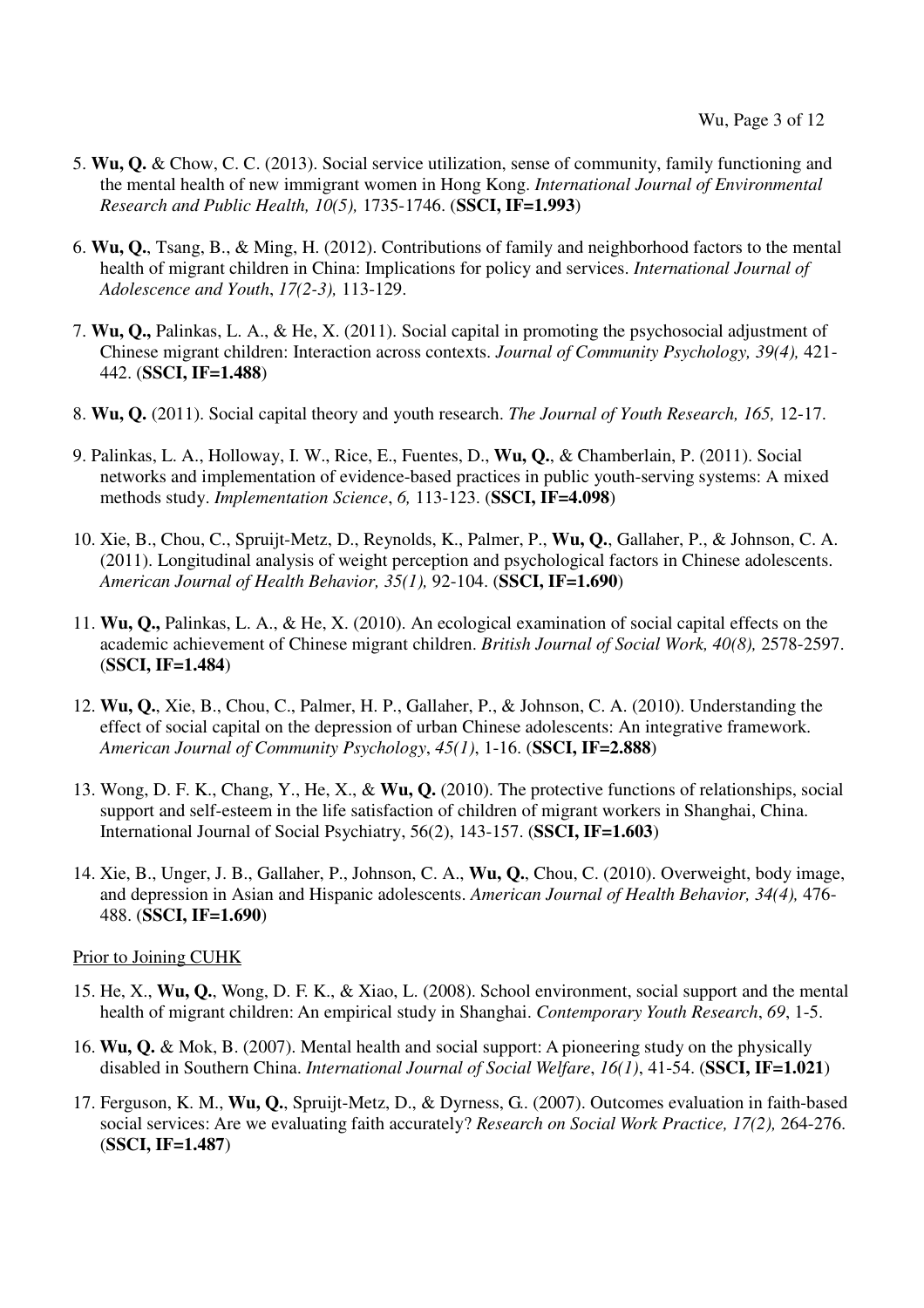- 18. Ferguson, K. M., **Wu, Q.**, Dyrness, G.., & Spruijt-Metz, D. (2007). Perceptions of faith and outcomes in faith-based programs for homeless youth: A grounded theory approach. *Journal of Social Service Research, 33(4),* 25-43. (**SSCI, IF=0.483**)
- 19. **Wu, Q.** (2002). The process perspective of social policy research: A case study of the endowment insurance system in rural society of Beijing. *Sociological Research, 97*, 55-68. (Chinese)
- 20. Yang, S. & **Wu, Q.** (2001). Facing the market, challenging the risk: Exploration of the experiences of layoffs who re-enter the market successfully. *Zhejiang Academic Journal*, *128*, 118-121. (Chinese)

## **BOOK CHAPTERS**

- 1. **Wu, Q.** & Liu, K. (2014). Toward integrated healthcare for migrants in mainland China. In J. Lee, J. Midgley, & Y. Zhu (Eds.), *Social policy and change in East Asia (pp. 97-120)*. Maryland: Lexington Books.
- 2. **Wu, Q.** (2013). Family capital, child's personal agency, and the academic achievement of Chinese migrant children. In S. Phillipson, K. Y. L. Ku and S. N. Phillipson (Eds.), *Constructing educational achievement: A sociocultural perspective* (*pp. 26-41*). London/New York: Routledge.
- 3. **Wu, Q.** & Palinkas, L. A. (2013). Social capital and psychosocial adjustment of migrant children in China: The role of children's personal agency. In C.C. Yi (Ed.), *The psychological well-being of East Asian youth* (*pp. 281-309*). New York, NY: Springer.
- 4. **Wu, Q.** (2007). Social support and mental health of the physically disabled: A study in Southern China. In B. H. Mok (Ed.), *A collection of theses of social welfare research in Chinese societies* (*pp. 171-213*). BJ: Social Science Press.

## **BOOK REVIEWS**

- 1. **Wu, Q.** (2009). Review of Diversity, Oppression and Change: Culturally Grounded Social Work (F. F. Marsiglia and S. Kulis). *Journal of Sociology and Social Welfare*, 36(3), 215-217.
- 2. **Wu, Q.** (2008). Review of Learning in the Global Era: International Perspectives on Globalization and Education (Suarez-Orozco, M. M. (Ed.)). *Social Development Issues*, *30 (2),* 120-121.

## **INVITED SPEECHES**

- 1. **Wu, Q.** (2015). Social capital and the mental health of children in the context of rural-urban migration in China: The role of migration status, rural/urban residency and regional disparities. International Conference on Migration cum World Universities Network (WUN) Annual Meeting, The Chinese University of Hong Kong, Hong Kong, April 25-26, 2015.
- 2. **Wu, Q.** (2014). Plight and opportunities: Education, health and social integration of new generation migrant workers in China. Invited Speech at Ge Keng Community Service Center, Dongguan, Guangdong Province, China, November 30, 2014.
- 3. **Wu, Q.** (2013). The rural-urban migration in mainland China: Social problems and social needs. Invited speech at the Hong Kong Federation of Youth Groups, November 23, 2013.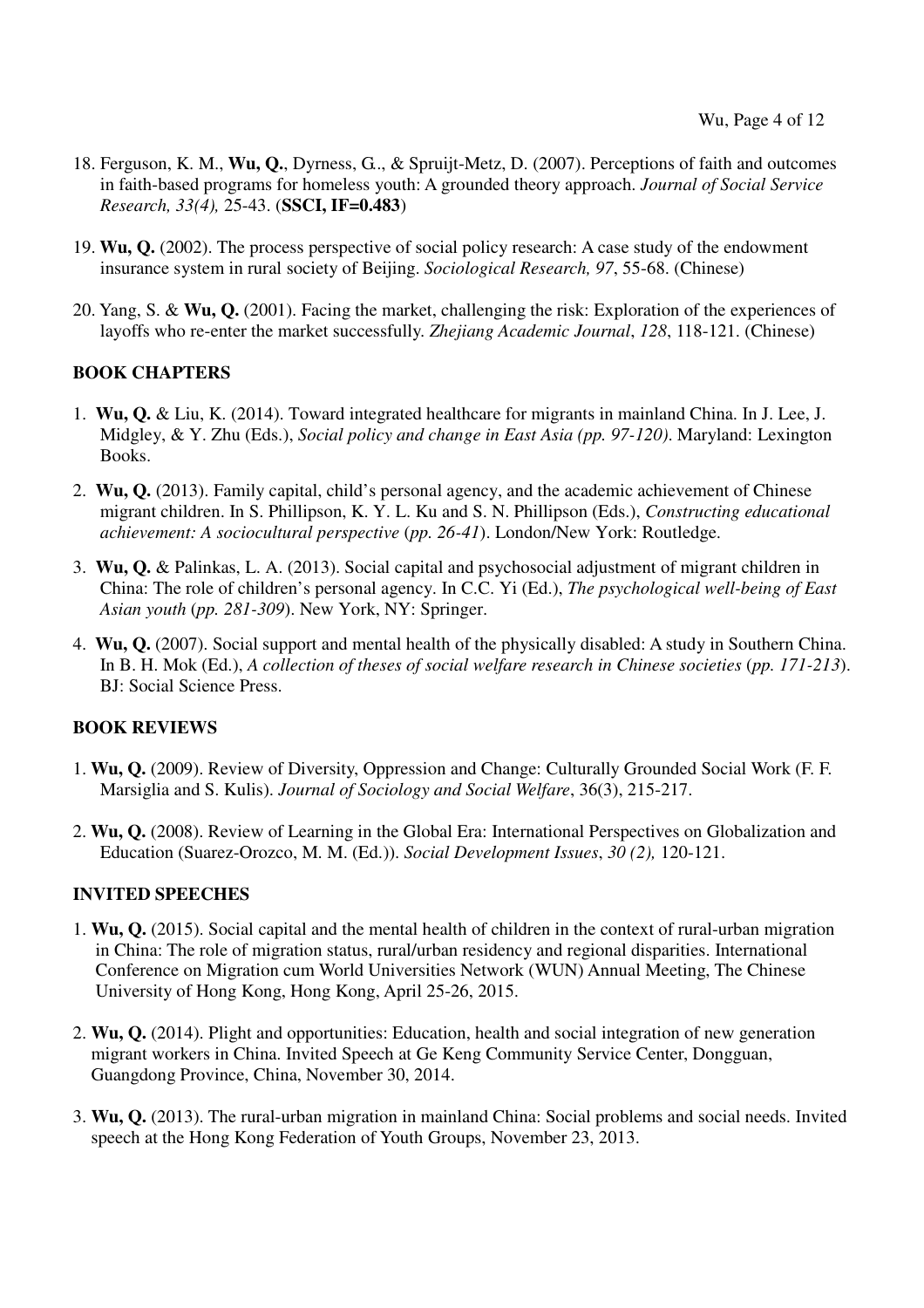- 4. **Wu, Q.** (2013). Resilience and the education of migrant children in China. Invited speech at the Forum on Rural and Migrant Education: Educating Rural and Migrant Children in China under Rapid Changes and Urbanization. Wah Ching Centre of Research on Education in China, University of Hong Kong, May 24, 2013.
- 5. **Wu, Q.** (2013). Family and neighborhood effects on the mental health of migrant children. Invited speech at the Symposium on Community, Neighborhood and the Family:  $(Im)$ migrants in 21<sup>st</sup> Century Global Cities and the Mediating Role of the Third Sector. Faculty of Social Science, University of Hong Kong, March 25, 2013.
- 6. **Wu, Q.** (2012). Social capital and the psychosocial adjustment of migrant children in China: The dual function of community. Invited speech at the  $4<sup>th</sup>$  International Conference on China Studies, Nanjing University, China, October 28, 2012.
- 7. **Wu, Q.** (2011). Effects of social capital on the psychosocial adjustment of Chinese migrant children. Invited speech at the Centre for Applied Social and Economic Research, Hong Kong University of Science and Technology, April 1, 2011.

## **REFEREED CONFERENCE PRESENTATIONS**

- 1. **Wu, Q.** (2015). How is the left-behind left behind? Social capital and the mental health of children in rural China in the context of rural-urban migration. The 19th Annual Conference of the Society for Social Work and Research, New Orleans, LA, January 14-18, 2015.
- 2. **Wu, Q.** (2014). Mixed experiences of migration, social capital, and the mental health of children in the rural Chinese context. Region, Institution and Migrants: Comparative Research in the Pearl River Delta and the Yangtze River Delta, East China University of Science and Technology, Shanghai, China, November 1-2, 2014.
- 3. **Wu, Q.** (2014). Social Service Utilization, Sense of Community, Family Functioning and the Mental Health of New Immigrant Women in Hong Kong. The 11<sup>th</sup> East Asian Social Policy Conference, Honolulu, Hawaii, July 24-25.
- 4. Jordan, L.P., **Wu, Q.**, & DeVerteuil, G. (2014). Negotiating global city as an outsider: The role of NGOs in Hong Kong and the New Territories. The 11<sup>th</sup> East Asian Social Policy Conference, Honolulu, Hawaii, July 24-25.
- 5. **Wu, Q.** (2014). Left-behind and/or migrant statuses, social capital , and the mental health of children in rural China. The XVIII ISA World Congress of Sociology, Yokohama, Japan, July 13-19, 2014.
- 6. DeVerteuil, G., Jordan, L., Kandt, J., Manley, D., & **Wu, Q.** (2014). Spatial overlaps and mismatches: Work among precarious migrants and voluntary sector geographies in London and Hong Kong. Workshop on Economic Precarity of Migrants in Global Cities, University of Hong Kong, Hong Kong, January 15-16, 2014.
- 7. Chow, J., Peng, C., Lou, C., Li, Y., & **Wu, Q.** (2013). The role of perceived happiness, depression, and discrimination in social service use: Chinese immigrant wives in Hong Kong. The 55th Annual Conference of the American Association for Chinese Studies, Rutgers University, New Brunswick, NJ, October 11-13, 2013.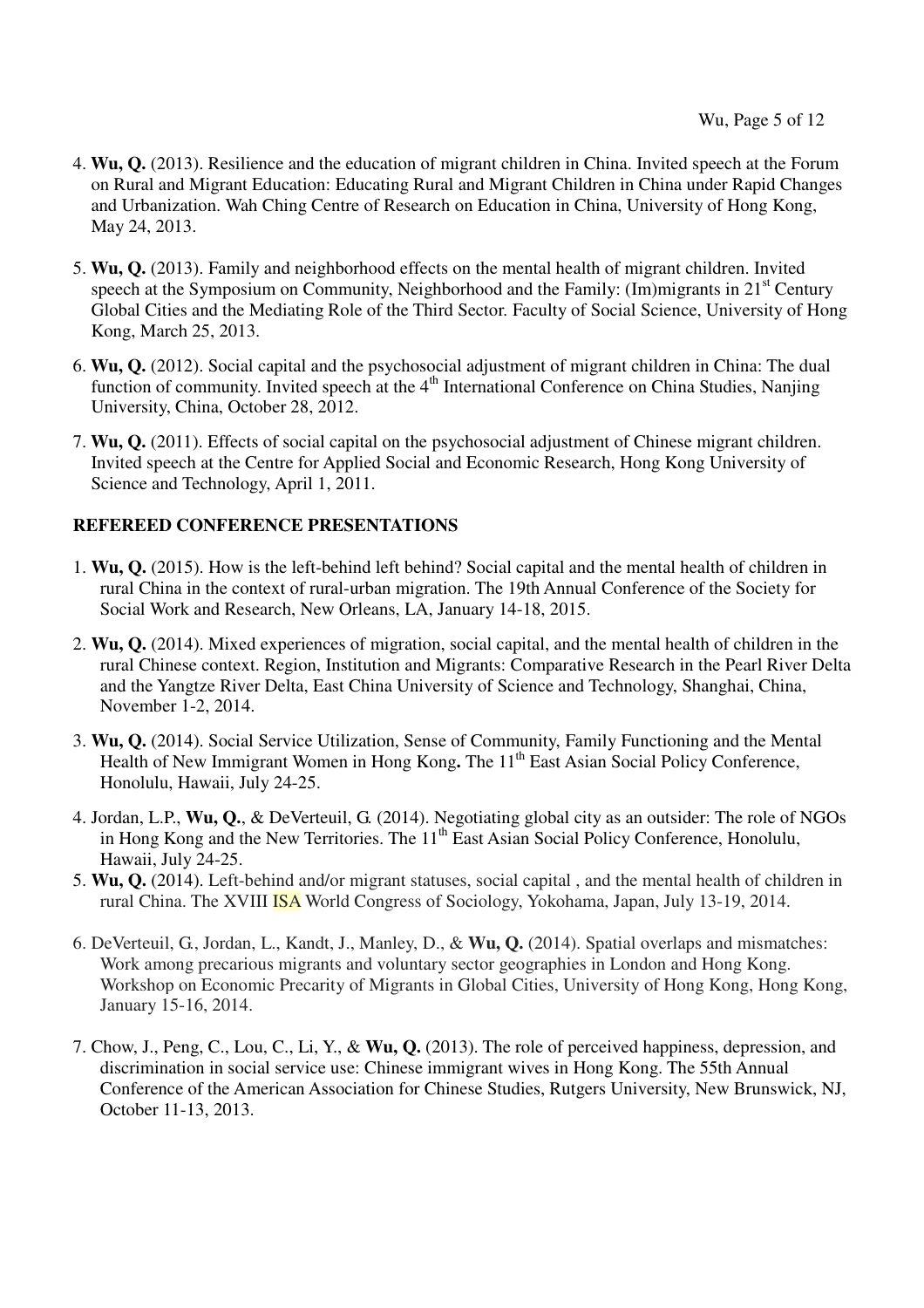- 8. **Wu, Q.** (2013). Social capital, family support, resilience and educational outcomes of Chinese migrant children. International Symposium on Half Century Migration and Regional Integration in South China, Pearl River Delta Social Research Centre, Shenzhen, China, May 17-19, 2013.
- 9. **Wu, Q.** (2011). Family capital, child's personal agency, and the academic achievement of Chinese migrant children. Deconstructing Achievement: A Sociocultural Perspective Colloquium, Hong Kong Baptist Univesity, December 7-9, 2011.
- 10. **Wu, Q.** (2011). Does community make a difference? Effects of social capital in multiple contexts on the psychosocial adjustment of Chinese migrant children. The Fourth Conference of Taiwan Youth Project, Academia Sinica, Taipei, Taiwan, November 25-26, 2011.
- 11. **Wu, Q.** (2011). Social capital and the psychosocial adjustment of Chinese migrant children: The moderating effect of community. Social Work and Social Policy International Conference, Shanghai, China, June 10-12, 2011.
- 12. **Wu, Q.** (2011). Global trends and local solutions to migrants' health care access and utilization: Towards an integrated healthcare system in China. The 4th Round Social Policy Symposium: Social Policy in Conditions of Turbulent Economic Change, School of Government. Sun Yat-Sen Universtiy, Guangzhou, China, March 24-26, 2011.
- 13. **Wu, Q.** (2011). Social capital and the psychosocial adjustment of Chinese migrant children: The role of child's personal agency. The 15th Annual Conference of the Society for Social Work and Research, Tampa, FL, January  $12-16^{th}$ , 2011.
- 14. **Wu, Q.** (2010). Social capital in promoting the psychosocial adjustment of Chinese migrant children. The 14th Annual Conference of the Society for Social Work and Research, San Francisco, CA, January  $14-17$ <sup>th</sup>, 2010.
- 15. **Wu, Q.** (2009). The protective effect of social capital on the mental health of Chinese migrant adolescents: A resilience perspective. The 13<sup>th</sup> Annual Conference of the Society for Social Work and Research, New Orleans, LA, January 15-18<sup>th</sup>, 2009.
- 16. **Wu, Q.** (2008). Poverty, social capital, and the health and mental health of migrant adolescents. The 136<sup>th</sup> Annual Meeting of the American Public Health Association, San Diego, CA, October 25-29, 2008.
- 17. **Wu, Q.**, Xie, B., Unger, J., Chou, C., & Johnson, C. A. (2008). Translating social capital into healthy adjustment: a prospective analysis of depression and hostility among Asian and Hispanic adolescents. The 12<sup>th</sup> Annual Conference of the Society for Social Work and Research, Washington, D. C., January 17-20, 2008.
- 18. **Wu, Q.** (2007). Acculturation, social capital, and the psychosocial adjustment of Asian and Hispanic adolescents. The 53rd Annual Program Meeting of the Council on Social Work Education, San Francisco, CA, October 27-30, 2007.
- 19. **Wu, Q.**, Xie, B., Sun, P., Palmer, H. P., Chou, C., Gallaher, P., Guo, Q., & Johnson, C. A. (2007). The role of social capital in ameliorating ADHD symptoms among Chinese adolescents. The 15<sup>th</sup> Annual Meeting of the Society for Prevention Research, Washington, D. C., May 29-June 1, 2007.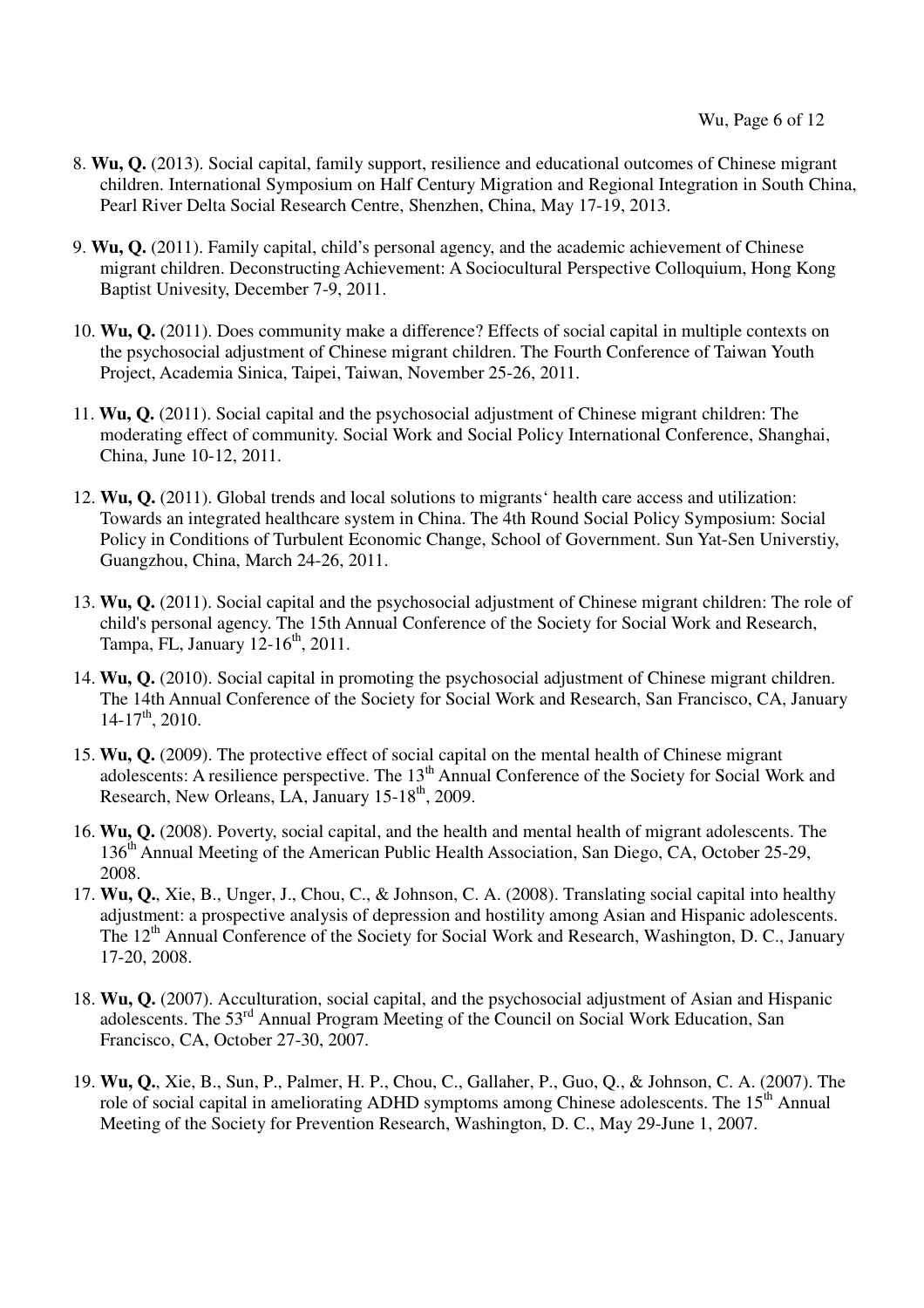- 20. **Wu, Q.** (2007). The interplay among family and community factors in predicting the depression of Chinese adolescents: The significant role of social capital. The 2007 Annual Meeting of Population Association of America, New York, NY, March 29-31, 2007.
- 21. Xie, B., **Wu, Q.**, Unger, J. B., Chou, C., Spruijt-Metz, D., & Johnson, C. A. (2007). Prospective analysis of obesity and depressive symptoms in Asian and Hispanic adolescents. The  $28<sup>th</sup>$  Annual Meeting of the Society of Behavioral Medicine, Washington, D. C., March 21-24, 2007.
- 22. Xie, B., **Wu, Q.**, Unger, J. B., Spruijt-Metz, D., Chou, C., & Johnson, C. A. (2007). Ethnic variation of the associations among BMI, body image dissatisfaction and health behaviors in Adolescents. The  $28<sup>th</sup>$ Annual Meeting of the Society of Behavioral Medicine, Washington, D. C., March 21-24, 2007.
- 23. **Wu, Q.**, Xie, B., & Johnson, C. A. (2007). Understanding the effects of social capital on the depression of Chinese adolescents: Implications for intervention and prevention. The 11<sup>th</sup> Annual Conference of the Society for Social Work and Research, San Francisco, CA, January 11-14, 2007.
- 24. **Wu, Q.**, & Zheng, M. (2007). Towards a theory of social capital for immigrant children: A critical review of literature and implications for research and practice. The 11<sup>th</sup> Annual Conference of the Society for Social Work and Research, San Francisco, CA, January 11-14, 2007.
- 25. **Wu, Q.** (2006). Social capital in mitigating the depression of adolescents in mainland China. The 5<sup>th</sup> International Conference on Social Work in Health and Mental Health, Hong Kong, December 10-14, 2006.
- 26. **Wu, Q.** (2006). The role of social capital in the psychosocial adjustment of adolescents in mainland China: A comparison between migrant and local adolescents. The  $7<sup>th</sup>$  Asian Pacific Rim Universities Doctoral Students Conference, Singapore, July 17-21, 2006.
- 27. Xie, B., Chou, C., Spruijt-Metz, D., Gallaher, P., Palmer, H. P., Sun, P., Guo, Q., **Wu, Q.**, Johnson, C. A. (2006). Longitudinal analysis on general and central adiposity, socioeconomic status, and cultural variables in Chinese adolescents. The 14<sup>th</sup> Annual Meeting of the Society for Prevention Research, San Antonio, TX, May 31-June 2, 2006.
- 28. **Wu, Q.** (2005). The psychosocial adjustment of migrant and local adolescents in Mainland China: The role of family and community social capital. The 4<sup>th</sup> Hawaii International Conference on Social Sciences, Honolulu, Hawaii, June 13-16, 2005.
- 29. Chan, K., Kaneko, K., Liang, T., **Wu, Q.**, Woo, P., & Zaw, A. (2005). Westernization and alcohol drinking patterns among Chinese adults. The 2<sup>nd</sup> East-West Conference on Tobacco and Alcohol Use: Culture, Environment, and Genes, Los Angeles, California, April 5-6, 2005.

## **TEACHING EXPERIENCE**

## **Courses Taught Since Spring 2010 (9 Courses)**

Course #1: Social Work Research (Quantitative Data Analysis) (MSW Program) Course #2: Social Policy and Social Welfare in China (Master of Art in Social Policy Program)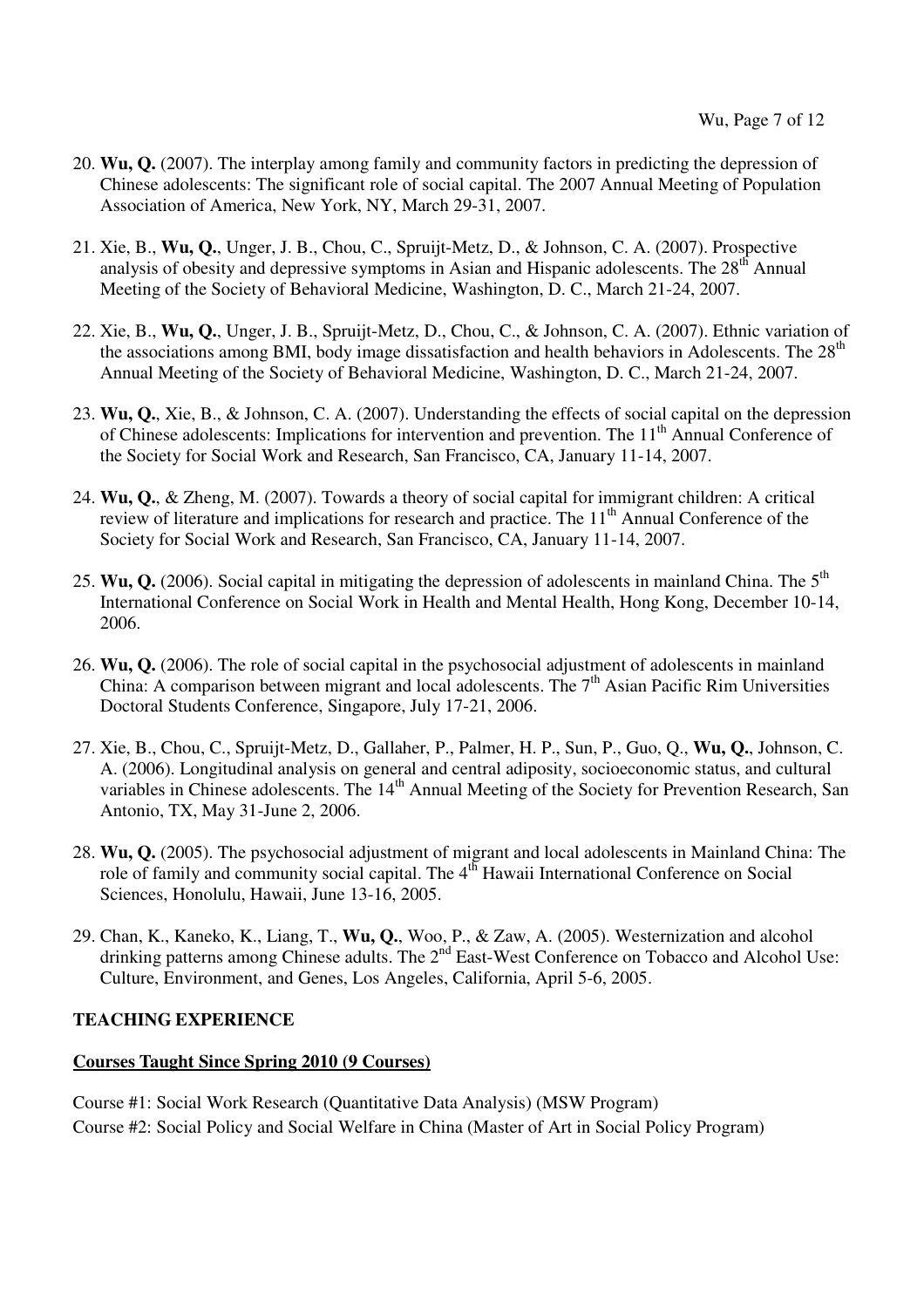Course #3: Social Policy Dissertation (Master of Art in Social Policy Program) Course #4: Social Work Research (Master of Social Science Full-time Program) Course #5: Social Work Research (Master of Social Science Part-time Program) Course #6: Social Development and Social Welfare in Contemporary China (General Education) Course #7: Student Oriented Teaching I (First Year Undergraduate) Course #8: Student Oriented Teaching II (Final Year Undergraduate) Course #9: Senior Seminar (Chung Chi College General Education)

## **SUPERVISION EXPERIENCE**

## **As Supervisor or Co-Supervisor (5 Students)**

| Supervisor for PhD Student Liu Kai     | (Ongoing) |
|----------------------------------------|-----------|
| Supervisor for PhD Student Li Chunkai  | (Ongoing) |
| Supervisor for PhD Student Ma Gaoming  | (Ongoing) |
| Supervisor for MPhil Student Yeung Wan | (Ongoing) |
| Co-Supervisor for PhD Student Wu Jing  | (Ongoing) |

## **As Thesis Committee Chair (5 Students)**

Chair of Thesis Committee for PhD Student Wan Suk-Fan (Ongoing) Chair of Thesis Committee for PhD Student Wang Nai-Lin (Ongoing) Chair of Thesis Committee for PhD Student Yu Miao (Ongoing) Chair of Thesis Committee for PhD Student Liu Xiaoyu (Ongoing) Chair of Thesis Committee for PhD Student Luan Hui (Graduated in 2014)

## **As Thesis Committee Member (8 Students)**

| Member of Thesis Committee for PhD Student Zhao Ruiling     | (Ongoing)           |
|-------------------------------------------------------------|---------------------|
| Member of Thesis Committee for PhD Student Feng Shu         | (Ongoing)           |
| Member of Thesis Committee for PhD Student Wang Miao        | (Ongoing)           |
| Member of Thesis Committee for PhD Student Zeng Weiling     | (Ongoing)           |
| Member of Thesis Committee for PhD Student Dou Tsz-Rung     | (Graduated in 2014) |
| Member of Thesis Committee for PhD Student Wu Jeng-Hwang    | (Graduated in 2012) |
| Member of Thesis Committee for MPhil Student Liang Yan      | (Graduated in 2014) |
| Member of Thesis Committee for MPhil Student Xiang Xiaoling | (Graduated in 2011) |

## **HONORS AND AWARDS**

| 2015 | <b>Nominated for Young Researcher Award. CUHK</b>    |
|------|------------------------------------------------------|
| 2014 | <b>Outbound Research Mobility Scheme Award. CUHK</b> |
| 2009 | The Honor Society of Phi Kappa Phi. United States    |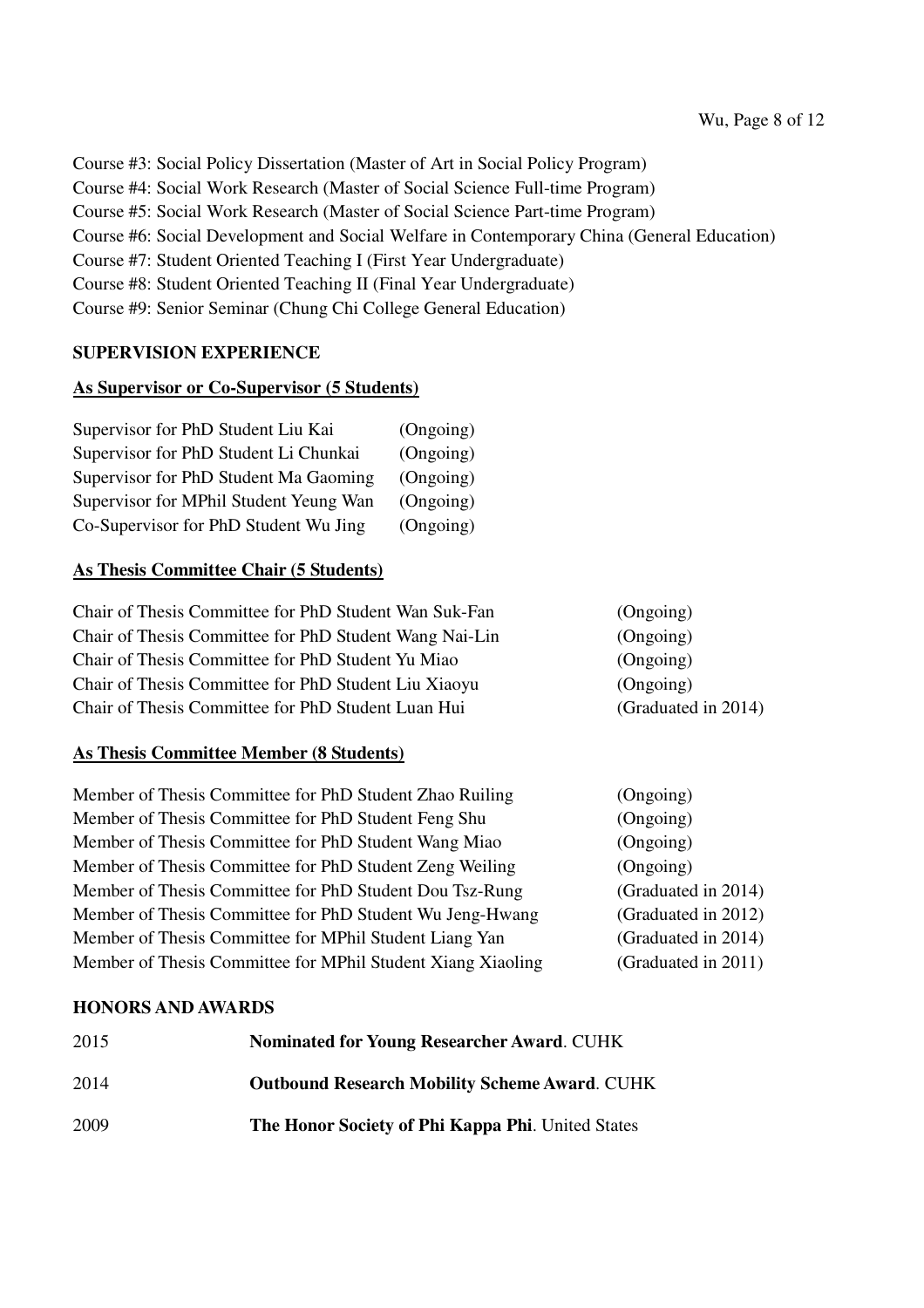| 2009 | Dean's Scholar. School of Social Work, University of Southern California                                                                                         |
|------|------------------------------------------------------------------------------------------------------------------------------------------------------------------|
| 2007 | China Times Young Scholar Award. China Times Cultural Foundation,<br>New York, United States                                                                     |
| 2008 | Marquis Who's Who in America                                                                                                                                     |
| 2007 | <b>Oakley Fellowship.</b> Endowed Award from the Graduate School, University of<br>Southern California                                                           |
| 2007 | <b>Provost's Travel Award</b> for the 8 <sup>th</sup> Asian Pacific Rim Universities Doctoral<br>Students Conference in Japan, University of Southern California |
| 2006 | <b>Educational Enhancement Award.</b> School of Social Work, University of<br>Southern California                                                                |
| 2006 | <b>Early Career Preventionist Network Scholarship.</b> Society for Prevention<br>Research, United States                                                         |
| 2006 | <b>Provost's Travel Award</b> for the $7th$ Asian Pacific Rim Universities Doctoral<br>Students Conference, University of Southern California                    |
| 2005 | Hamovitch Research Award. University of Southern California                                                                                                      |
| 2005 | <b>Chinese Government Award for Outstanding Students Abroad</b><br>Ministry of Education, China                                                                  |
| 2004 | Sylvia H. & Benjamin Novak Endowed Scholars. University of Southern<br>California                                                                                |
| 2000 | May Fourth Scholarship. Peking University                                                                                                                        |
| 1999 | <b>Aetna Scholarship. Peking University</b>                                                                                                                      |

# **COMMUNITY SERVICES**

# **Services within CUHK**

| <b>University</b> | Executive Committee Member of the Universities Service Center for China<br>Studies (中国研究服务中心) (Jun. 2014--Present)            |
|-------------------|-------------------------------------------------------------------------------------------------------------------------------|
|                   | Executive Committee Member of the Gender Research Centre, Hong Kong<br>Institute of Asia-Pacific Studies (Nov. 2014--Present) |
|                   | Member of the Center for Chinese Family Studies, Hong Kong Institute of Asia-<br>Pacific Studies (Jun. 2011--Present)         |
|                   | Member of Selection Committee for CUHK Convocation Outstanding Services<br>and Creativity Awards (Mar. 2011--Present)         |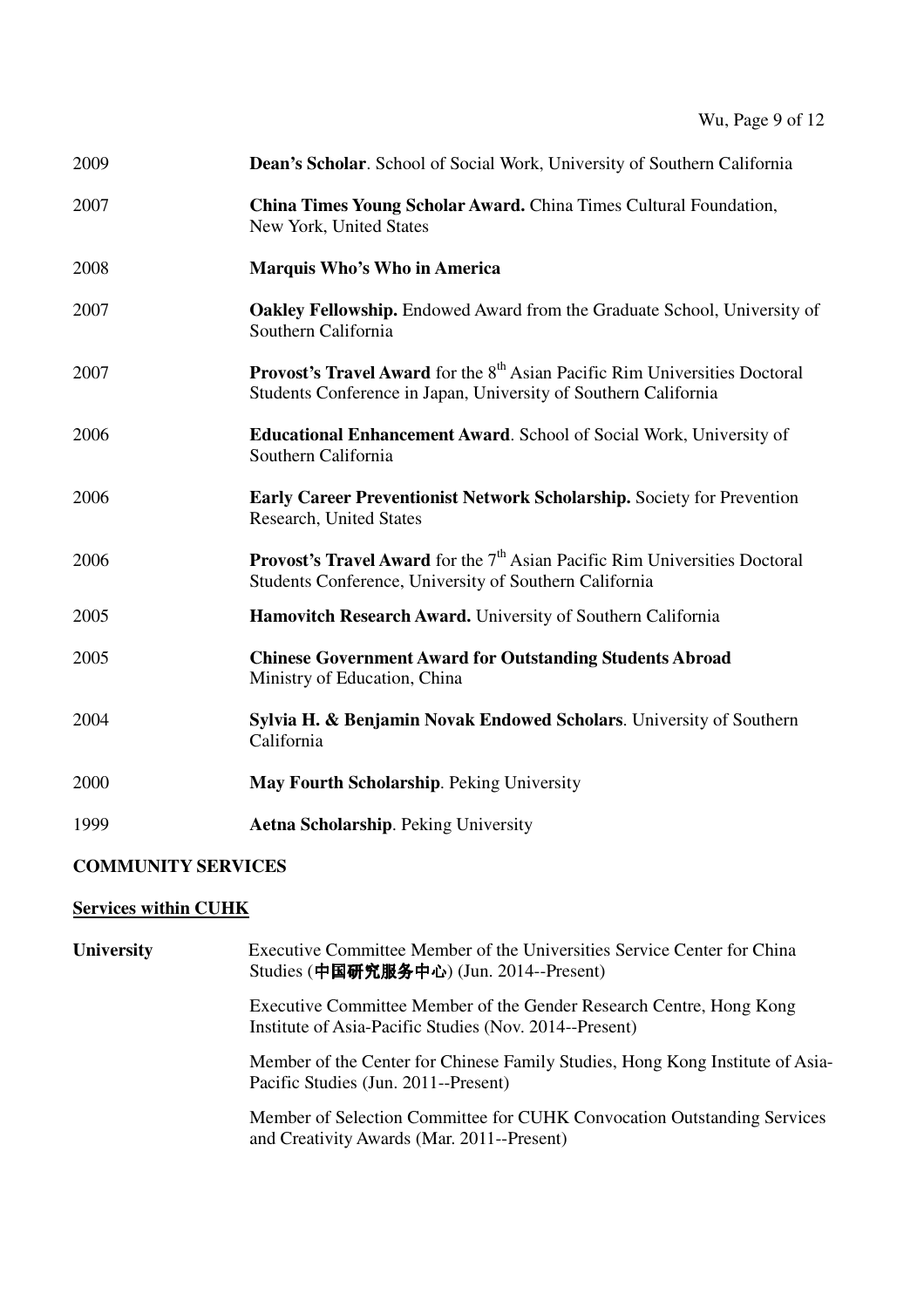| <b>Faculty</b>                  | Elected Member of the Faculty Board (Oct. 2014--Present)                                                                                 |
|---------------------------------|------------------------------------------------------------------------------------------------------------------------------------------|
|                                 | Member of the Survey and Behavioural Research Ethics Review Committee                                                                    |
|                                 | $(Apr. 2013 - Present)$                                                                                                                  |
|                                 | Academic Counselor for Mainland Students (Aug. 2010--Present)                                                                            |
|                                 | Member of the Scholarships Selection Committee (Sep. 2012--Present)                                                                      |
|                                 | External Member of the Pearl River Delta Social Research Centre (2013--Present)                                                          |
| <b>College</b>                  | Academic Advisor for Chung Chi College Social Work Students (2010--Present)                                                              |
|                                 | Instructor for Chung Chi College Senior Seminar GECC4130 (2014--Present)                                                                 |
|                                 | MC for Chung Chi College Mid-Autumn Festival Celebration (2011)                                                                          |
|                                 | Performance at the College Annual End-of-Year Dinner (2011--2014)                                                                        |
| <b>Department</b>               | Advisor for the Department of Social Work Alumni Association (2011--Present)                                                             |
|                                 | Academic Advisor for Chung Chi College Social Work Students (2010--Present)                                                              |
|                                 | Academic Advisor for Shaw College Social Work Students (2012--Present)                                                                   |
|                                 | Academic Advisor for Master of Social Science Program Students (2014--Present)                                                           |
|                                 | Academic Advisor for MA in Social Policy Program Students (2011-2014)                                                                    |
|                                 | Member of Admission Committee (2010 – Present)                                                                                           |
|                                 | Member of Library Committee (2010 – Present)                                                                                             |
|                                 | Member of Equipment Committee (2010 – Present)                                                                                           |
|                                 | Member of Teaching Resources Committee (2013 – Present)                                                                                  |
|                                 | Coordinator for the Department Retreat (2013)                                                                                            |
| <b>Services Outside of CUHK</b> |                                                                                                                                          |
| Academic                        | Member of the Scientific Advisory Committee for the Chinese Clearinghouse for<br>Evidence-Based Practice and Policy (Sep. 2009--Present) |
|                                 | Co-organizer of the Workshop on Economic Precarity of Migrants in Global<br>Cities $(2014)$                                              |
|                                 | Discussant for the 23 <sup>rd</sup> Biennial Meeting of the International Society for the Study<br>of Behavioural Development (2014)     |
|                                 | Discussant for the Social Work and Social Policy International Conference (2011)                                                         |
|                                 | Panel Chair for the Gender and Migration International Conference (2013)                                                                 |
|                                 | Moderator for the Joint World Conference of Social Work and Social<br>Development (2010)                                                 |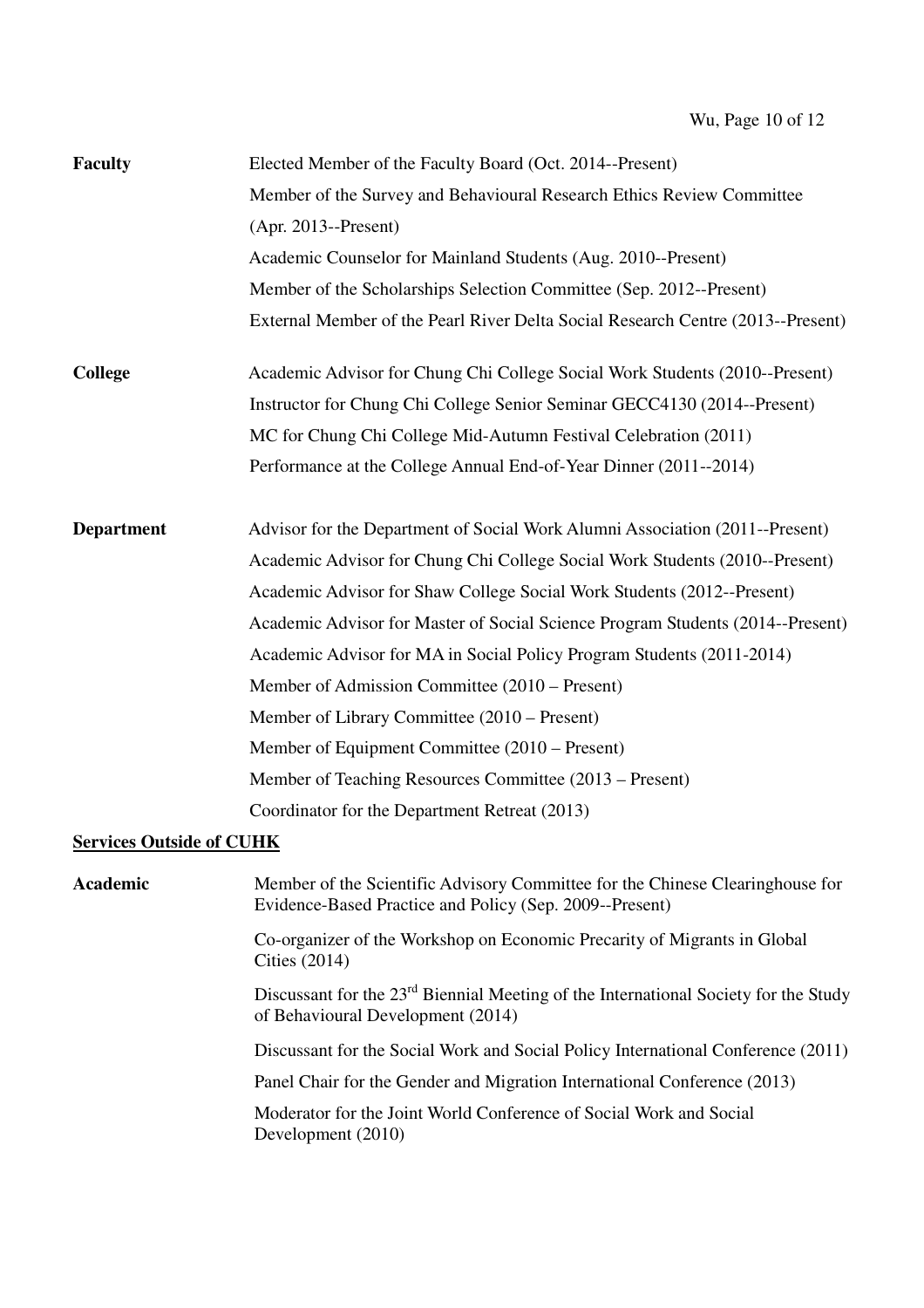|                     | Invited Proposal Reviewer for the National Science Foundation, United States                                                             |
|---------------------|------------------------------------------------------------------------------------------------------------------------------------------|
|                     | Invited Reviewer for Social Science & Medicine                                                                                           |
|                     | Invited Reviewer for International Journal of Social Welfare                                                                             |
|                     | Invited Reviewer for Social Work in Mental Health                                                                                        |
|                     | Invited Reviewer for Personality and Individual Differences                                                                              |
|                     | Invited reviewer for British Journal of Sociology                                                                                        |
|                     | Invited reviewer for American Journal of Community Psychology                                                                            |
|                     | Invited reviewer for Asia-Pacific Journal of Public Health                                                                               |
|                     | Invited reviewer for Asia-Pacific Education Review                                                                                       |
|                     | Invited reviewer for China Journal of Social Work                                                                                        |
|                     | Invited reviewer for Youth and Society                                                                                                   |
|                     | Invited reviewer for Journal of Asian Public Policy                                                                                      |
|                     | Invited Reviewer for Applied Research in Quality of Life                                                                                 |
|                     | Invited Reviewer for Women and Health                                                                                                    |
| <b>Professional</b> | Advisory Committee Member, National Working Committee for Women and<br>Children, State Council, China (国务院妇女儿童工作委员会) (Jun 2014--Present) |
|                     | Board Member of the Hong Kong Island Federation (Sep. 2011--Present)                                                                     |
|                     | Professional Committee Member of the Hong Kong Island Social Services<br>Foundation (Sep. 2011--Present)                                 |
|                     | Member of Steering Committee of the Hong Kong Federation of Youth Groups<br>Youth Wellness Center (Sep. 2011--Present)                   |
|                     | Consultant for the Hong Kong Federation of Youth Groups Youth Exchange Unit<br>$(Mar. 2011 - Present)$                                   |
|                     | Consultant for the Asbury Methodist Social Service (2011)                                                                                |
|                     | Member of the Origin Charity Organization (Jan. 2010--Present)                                                                           |

#### **PROFESSIONAL AFFILIATIONS**

Member of East Asian Social Policy Network (EASP) (2014--Present) Member of Society for Social Work and Research, United States (2005--Present) Member of Council on Social Work Education, United States (2005--Present) Member of Society for Prevention Research, United States (2006--Present) Member of Population Association of America (2006--Present) Member of American Public Health Association (2008--Present)